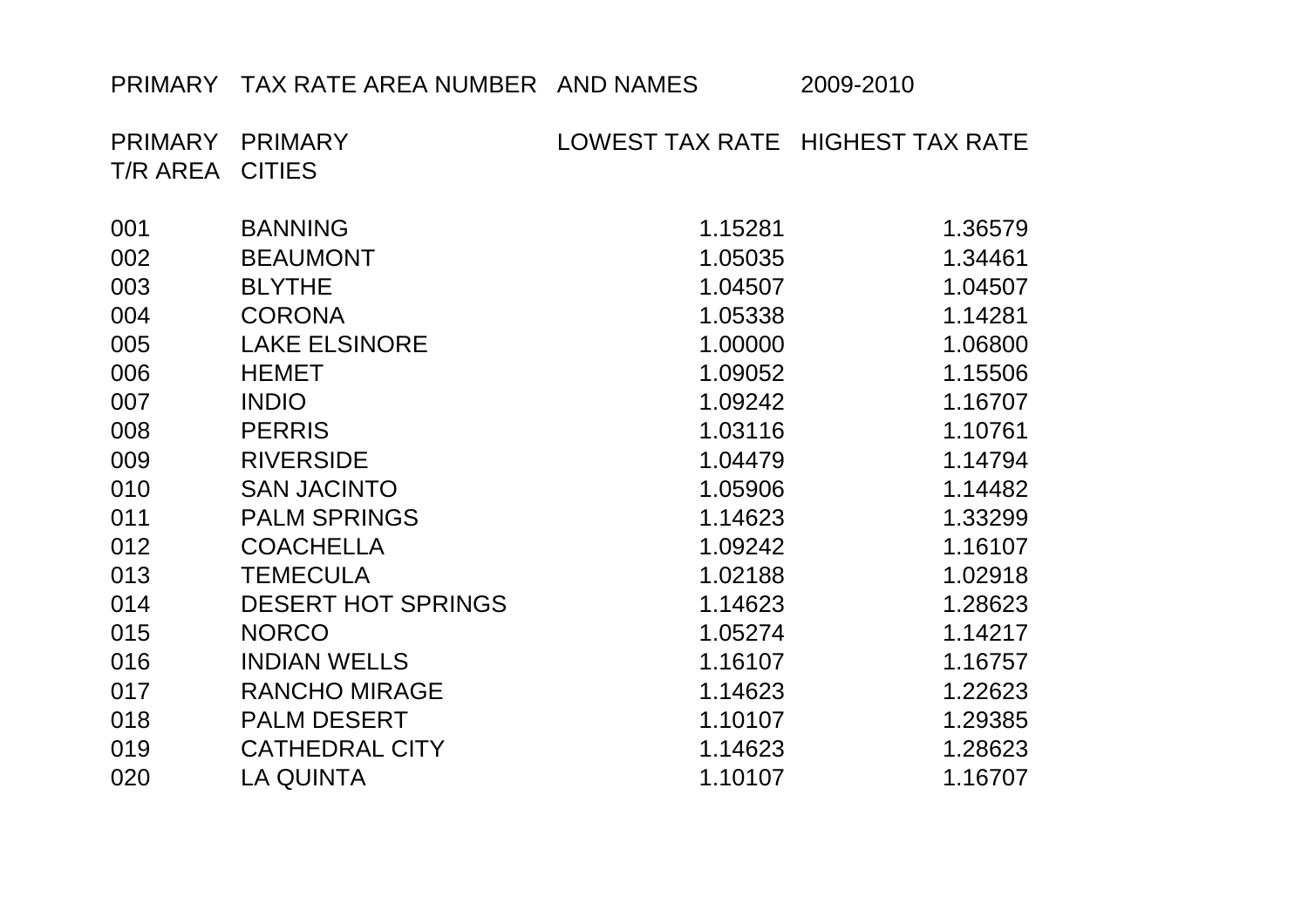| 021 | <b>MORENO VALLEY</b> | 1.03902 | 1.09482 |
|-----|----------------------|---------|---------|
| 022 | <b>CALIMESA</b>      | 1.02800 | 1.32281 |
| 023 | <b>CANYON LAKE</b>   | 1.00430 | 1.06370 |
| 024 | <b>MURRIETA</b>      | 1.04718 | 1.13270 |
| 025 | <b>WILDOMAR</b>      | 1.00000 | 1.06370 |
| 026 | <b>MENIFEE</b>       | 1.03116 | 1.13270 |

## OUTSIDE CITIES - SCHOOL DISTRICTS

| 053 | <b>ALVORD</b>        | 1.13787 | 1.14217 |
|-----|----------------------|---------|---------|
| 054 | <b>MENIFEE</b>       | 1.05940 | 1.27020 |
| 055 | <b>BANNING</b>       | 1.08903 | 1.36579 |
| 056 | <b>BEAUMONT</b>      | 1.05035 | 1.32281 |
| 058 | <b>COACHELLA</b>     | 1.09242 | 1.15842 |
| 059 | <b>CORONA-NORCO</b>  | 1.05274 | 1.06134 |
| 061 | <b>PALM SPRINGS</b>  | 1.14623 | 1.33299 |
| 062 | <b>DESERT CENTER</b> | 1.01995 | 1.01995 |
| 065 | <b>ELSINORE</b>      | 1.00000 | 1.19180 |
| 068 | <b>COLTON</b>        | 1.05527 | 1.29650 |
| 071 | <b>HEMET</b>         | 1.09476 | 1.28656 |
| 075 | <b>DESERT SANDS</b>  | 1.10107 | 1.28735 |
| 080 | <b>MORENO VALLEY</b> | 1.03902 | 1.20902 |
| 082 | <b>MURRIETA</b>      | 1.08370 | 1.27550 |